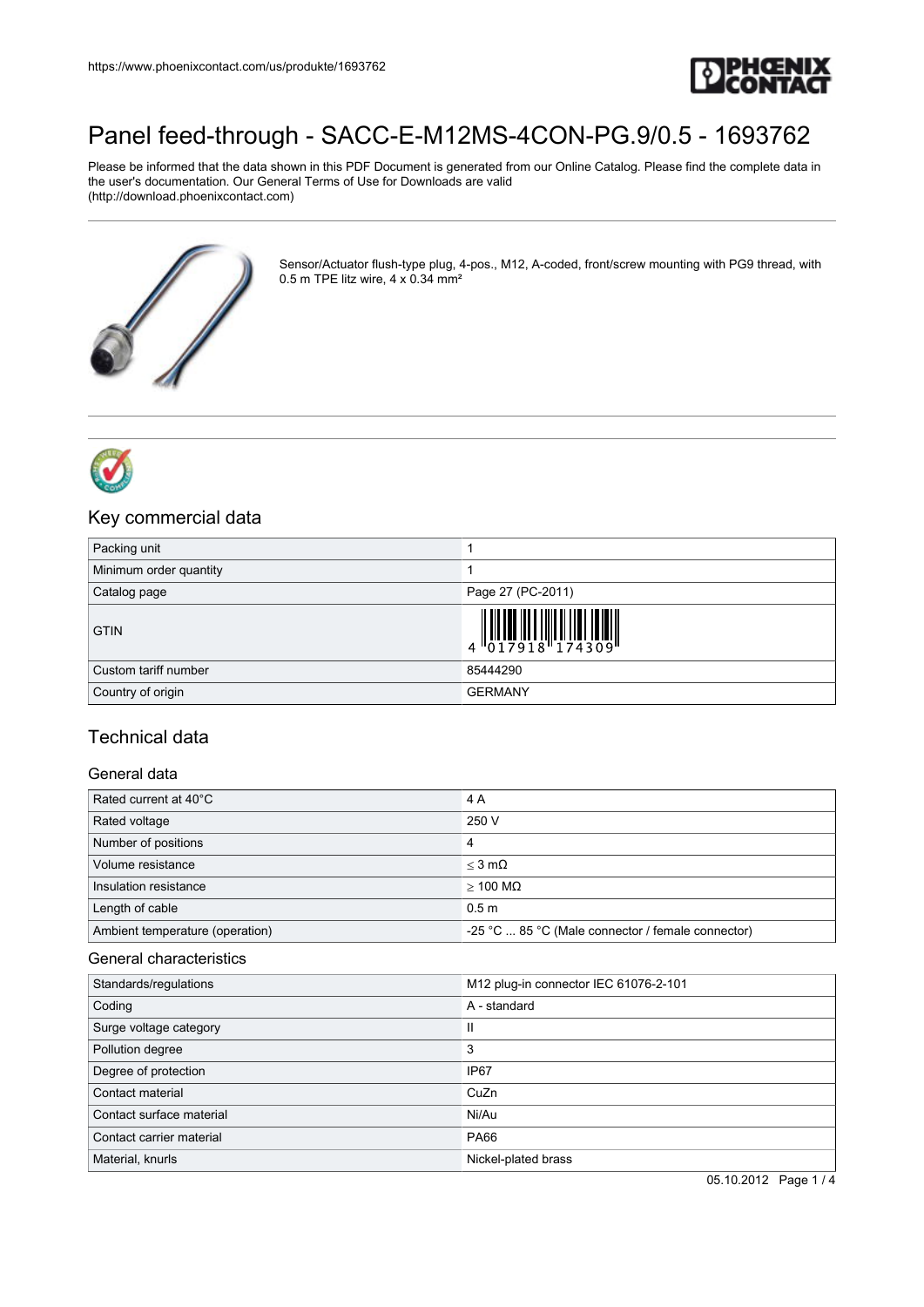

# [Panel feed-through - SACC-E-M12MS-4CON-PG.9/0.5 - 1693762](https://www.phoenixcontact.com/us/produkte/1693762)

# Technical data

#### General characteristics

| Sealing material  | <b>NBR</b>         |
|-------------------|--------------------|
| Mounting type     | Front mounting Pg9 |
| Connection method | Individual wires   |
| Status display    | No                 |

#### Conductor data

| Cable type                         | TPE litz wire                             |
|------------------------------------|-------------------------------------------|
| Conductor cross section            | $0.34 \text{ mm}^2$                       |
| AWG signal line                    | 22                                        |
| Conductor structure signal line    | 7x 0.25 mm                                |
| Core diameter including insulation | 1.2 mm ±0.07 mm                           |
| Thickness, insulation              | $0.21$ mm                                 |
| Wire colors                        | brown, white, blue, black                 |
| Material conductor insulation      | <b>TPE</b>                                |
| Conductor material                 | Tin-plated Cu litz wires                  |
| Insulation resistance              | $>$ 20 M $\Omega^*$ km                    |
| Conductor resistance               | $<$ 57.6 $\Omega$ /km                     |
| Nominal voltage, conductor         | 300 V                                     |
| Test voltage, conductor            | 2000 V AC                                 |
| Ambient temperature (operation)    | -25 °C  90 °C (cable, fixed installation) |

### **Classifications**

#### eclass

| eCl@ss 4.0 | 27140815 |
|------------|----------|
| eCl@ss 4.1 | 27140815 |
| eCl@ss 5.0 | 27143423 |
| eCl@ss 5.1 | 27143423 |
| eCl@ss 6.0 | 27143423 |
| eCl@ss 7.0 | 27449001 |

#### etim

| ETIM 2.0        | EC001297 |
|-----------------|----------|
| <b>ETIM 3.0</b> | EC002061 |
| $E$ TIM 4.0     | EC002061 |

#### unspsc

| UNSPSC 6.01          | 31251501 |
|----------------------|----------|
| <b>UNSPSC 7.0901</b> | 31251501 |
| UNSPSC 11            | 31251501 |
| <b>UNSPSC 12.01</b>  | 31251501 |
| UNSPSC 13.2          | 31251501 |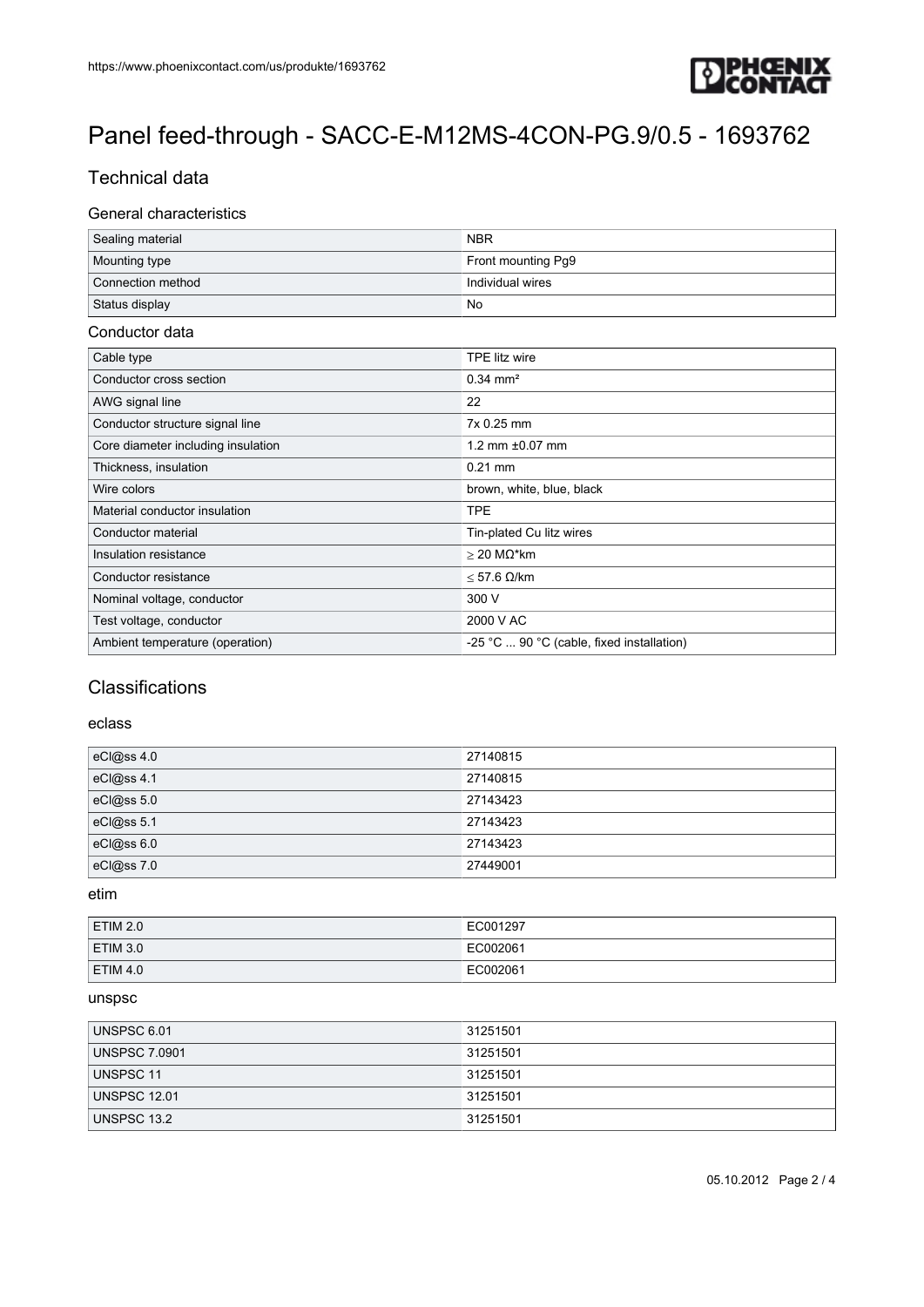

# [Panel feed-through - SACC-E-M12MS-4CON-PG.9/0.5 - 1693762](https://www.phoenixcontact.com/us/produkte/1693762)

## Approvals

#### Approvals

Approvals

UL Recognized / cUL Recognized / GOST / cULus Recognized

Ex Approvals

Approvals submitted

#### Approval details

| UL Recognized $\blacksquare$ |        |
|------------------------------|--------|
|                              |        |
| mm <sup>2</sup> /AWG/kcmil   | $26-2$ |
| Nominal current IN           | 4 A    |
| Nominal voltage UN           | 250 V  |

| <b>CUL Recognized</b> |       |
|-----------------------|-------|
|                       |       |
| Nominal current IN    | 4 A   |
| Nominal voltage UN    | 300 V |

| $G$ OST $\mathsf{P}^{-1}$ |  |
|---------------------------|--|

# cULus Recognized to **What**

#### Accessories

#### Accessories

Assembly